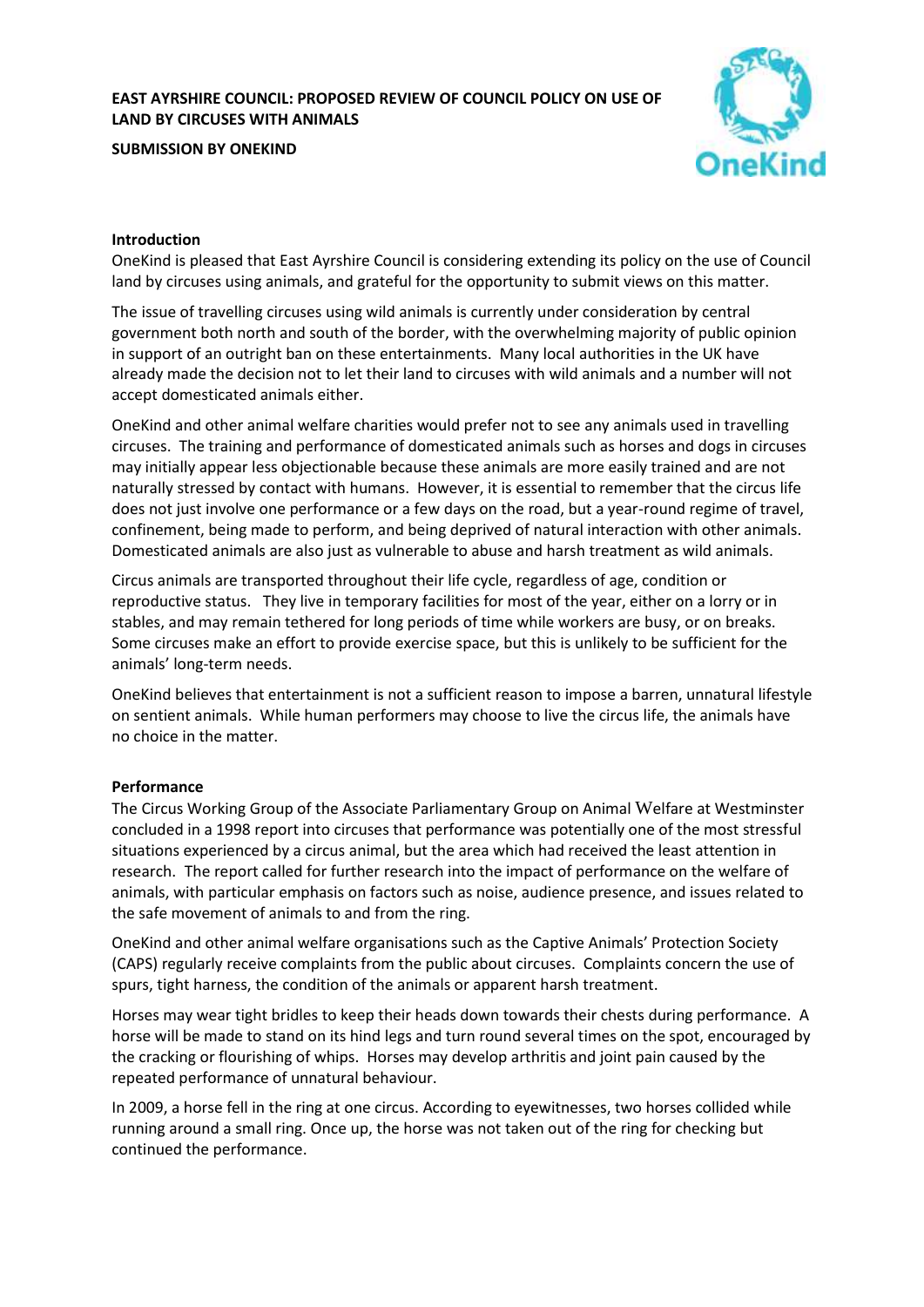#### **Conditions in stables**

Animals spend very long periods in stables. Horses and ponies are gregarious social animals, but after being unloaded from their horse boxes or transporters they are often confined in tents, separated from their companions by stalls, which do not allow for socialising or mutual grooming. Prolonged tight tethering in small pens has often been observed, covering most of the time that the horses are not performing or rehearsing

Visitors to a circus in Perth in June 2009 paid £1 each to go into the stables to see the animals. Apart from the camel and elephant that travelled at that time with the circus, they saw several small dogs in two cages. The observers commented that the dogs looked thin and dirty and had no access to water. One dog was seen repeatedly circling its cage which for around ten minutes, suggesting that the dog was engaging in stereotypical behaviour as a result of living in an impoverished environment

### **Loading and transport**

Touring circuses may cover thousands of miles a year, carrying animals from site to site in transporters and cages on the backs of lorries. Moving location each week means that they spend most of the year in temporary accommodation.

The animals may be confined for hours, even days, in their travelling cages, with their only respite being either limited time in an exercise cage, being rehearsed, or performing. It is impossible for a travelling menagerie to provide wild or domesticated circus animals with the facilities they need.

Circus operators often point out that the distances between venues are relatively short. That is often the case, but the animals still spend long periods confined on vehicles. For example, after a stay at Cardross in Dunbartonshire in July 2011, one circus travelled to Kelburn in Ayrshire, a distance of less than 40 miles.

The stable walls were taken down during the 2.30pm show and workers prepared to pack down the stable units as soon as the show was over. After the final horse act, the horses were led back into their stable units. At approximately 4.35pm, ten minutes after the end of the show, the last horse was put into the back of a lorry. The vehicles did not start leaving the Cardross ground until approximately 8pm. The first trailers and caravans began arriving at Kelburn at 10pm with the horse lorry arriving at 10.40pm. The stables had been erected on the night of arrival and assuming that the horses were put into the stables on the same night, they would finally have been returned to their stables at approximately 11.45pm. Thus, for around one hour in terms of actual travel, the horses spent seven hours on their trailer.

While animals may tolerate an occasional seven-hour journey, or more, under exceptional circumstances with time to recover afterwards, this travelling is routine for circus animals. While they may appear to become habituated to the regime, most of the research into transport stress relates to single journey, and some authorities take the view that repeating an experience does not necessarily make it less traumatic, but may in fact sensitise it to the trauma**.**

Previous observations by Animal Defenders International (ADI) reported one journey in 2006 by a British circus that involved 3 hours 25minutes of travelling time, but over 17 hours on the transporter for horses, ponies, reindeer and llamas; and 27 hours on beastwagons for the lions and tigers. In 2003, ADI reported a journey of 15 miles that took just 26 minutes; however the camels remained in their transporter for 4 hours and the tigers in their beastwagon for 24 hours.

# **Scottish council policies**

A number of Scottish councils have already decided that they will not let their land to circuses using wild animals or, in some cases, any animals. One Kind surveyed the 32 local authorities in Scotland in 2009 and found that the following councils would not let their land to circuses with any animals, wild or domesticated: Dundee, East Lothian, East Renfrewshire, Edinburgh, Fife, Highland (three areas),